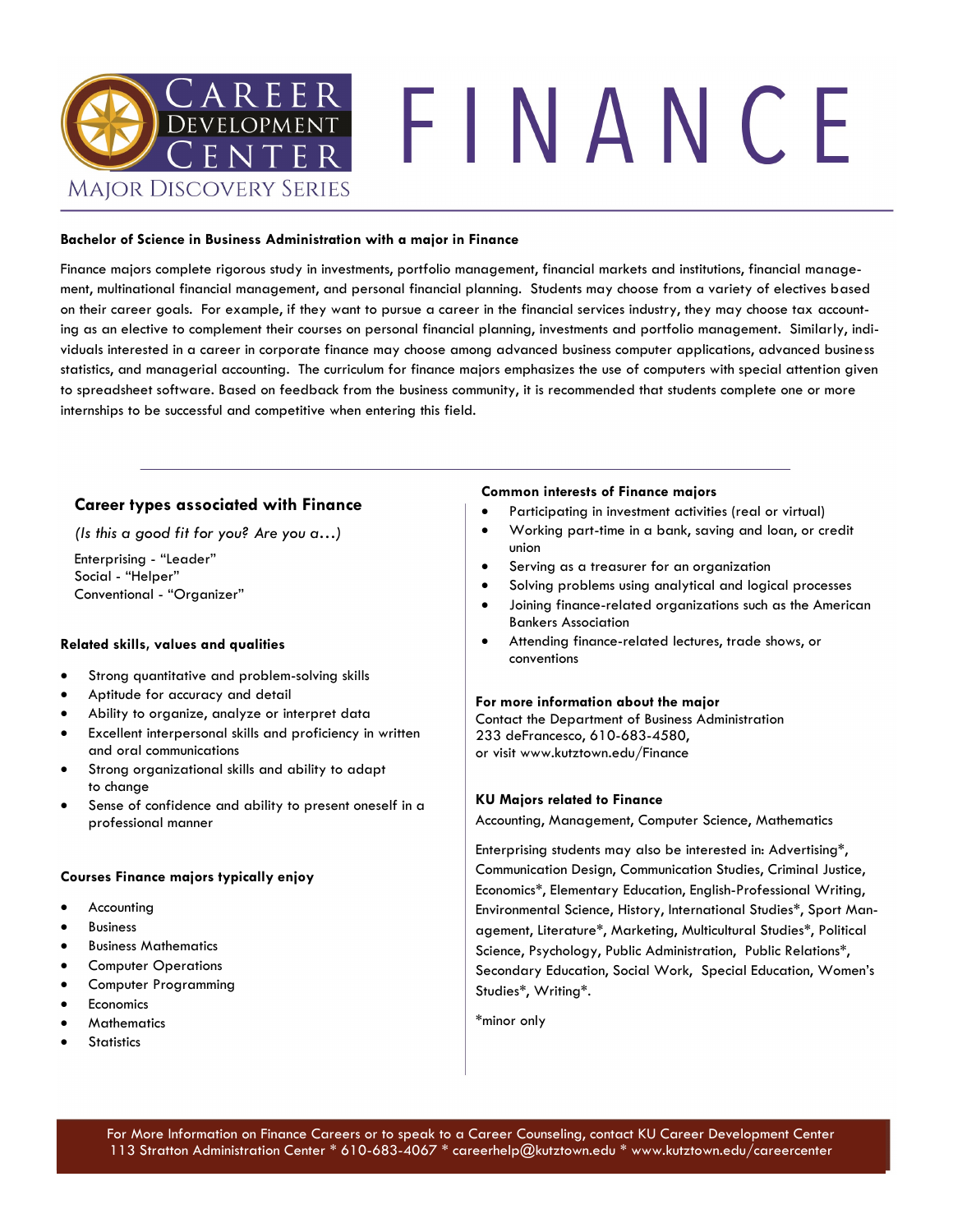# FOUR STEPS **TO SUCCESS**

DISCOVER EXPERIENCE MOPLEMENT EXPLORE >

# 1<sup>ST</sup> YEAR

- Enroll in the Career Exploration Certificate.
- Attend info sessions to learn about career development and personal branding.
- Take a career assessment to identify and confirm interests.
- Get involved in campus clubs and organizations.
- Develop basic workplace skills through jobs or volunteer work.
- Talk with professors, family, and friends about career ideas.
- Conduct informational interviews with professionals working in fields of interest.
- Develop a relationship with your professors and faculty advisor.

• Meet with CDC career

2<sup>ND</sup> YEAR

- coach. • Attend info sessions to learn
- about resume writing, and externships. • Confirm your choice of major
- and consider options for double major or minor.
- Research careers of interest.
- Complete a job shadowing (externship) experience.
- Seek meaningful employment or volunteer work in a field related to your major.
- Explore options for undergraduate research and study abroad.
- Write a resume and have it reviewed by the CDC.
- Manage your online presence.
- $3<sup>RD</sup>$ YFAR
- Enroll in the Career Success Certificate.
- Complete an internship and/ or undergraduate research.
- Attend info sessions about internships, interviewing, job search strategies, and grad school.
- Build a LinkedIn profile and continue to monitor your online presence.
- Complete a mock interview.
- Build skills through research projects, part-time employment, and volunteer work.
- Participate in employment panels, site visits & networking events.
- Attend internship & job fairs.
- Take on a leadership role in a student organization or work.
- Consider graduate school

# 4TH YFAR

- Attend your Senior Kick-off and other info sessions to prepare for job search/grad school.
- Update your resume and LinkedIn profile.
- Create cover letter drafts.
- Gain experience through internships and/or undergraduate research.
- Secure references for job/grad school applications.
- Create your "30 second" commercial/elevator pitch.
- Meet with CDC to develop job search strategies.
- Research employers.
- Network with professionals through events and social media.
- Join a professional organization in your discipline.
- Attend the senior etiquette or luncheon dinner.
- Participate in job fairs and on-campus interviewing.

### **Sample Career Titles**

Finance majors can be found working in a wide variety of career fields. Here are just some career titles that may be of interest. Please note that some jobs may require further education and training.

- Account Executive
- **Actuary**
- Appraiser/Assessor
- Audit Manager
- Bank Economist
- Bank Manager
- Budget Analyst
- Business Analyst
- Business Loan Administrator
- Business Manager
- Chief Executive Officer
- Chief Financial Officer
- Claim Adjuster/Examiner
- Commodities Trader
- Consumer Loan Officer
- **Controller**
- Cost Manager
- Credit Analyst
- Credit Counselor
- Credit Manager
- **Estimator**
- **External Auditor**
- Financial Aid Officer
- **Finance Writer**
- Financial Analyst
- Financial Consultant
- Financial Planner
- Foreign Exchange Trader
- Government Official
- Industrial/Institutional Buyer
- Insurance Agent/Broker
- Internal Auditor
- International Banking Officer
- International Trade Specialist
- Investment Banker
- Investment Researcher
- Investor Relations
- Market Research Analyst
- Mergers Manager
- Mutual Fund Manager
- Mutual Fund Trader
- Payroll Administrator
- Portfolio Analyst
- Property Manager
- Purchasing Agent
- Rate Analyst
- Real Estate Developer
- Sales Analyst
- Securities Analyst/Broker

• Treasury Management

- **Statistician**
- **Stockbroker**
- Systems Analyst

Specialist **Trust Analyst Underwriter** 

**Treasurer**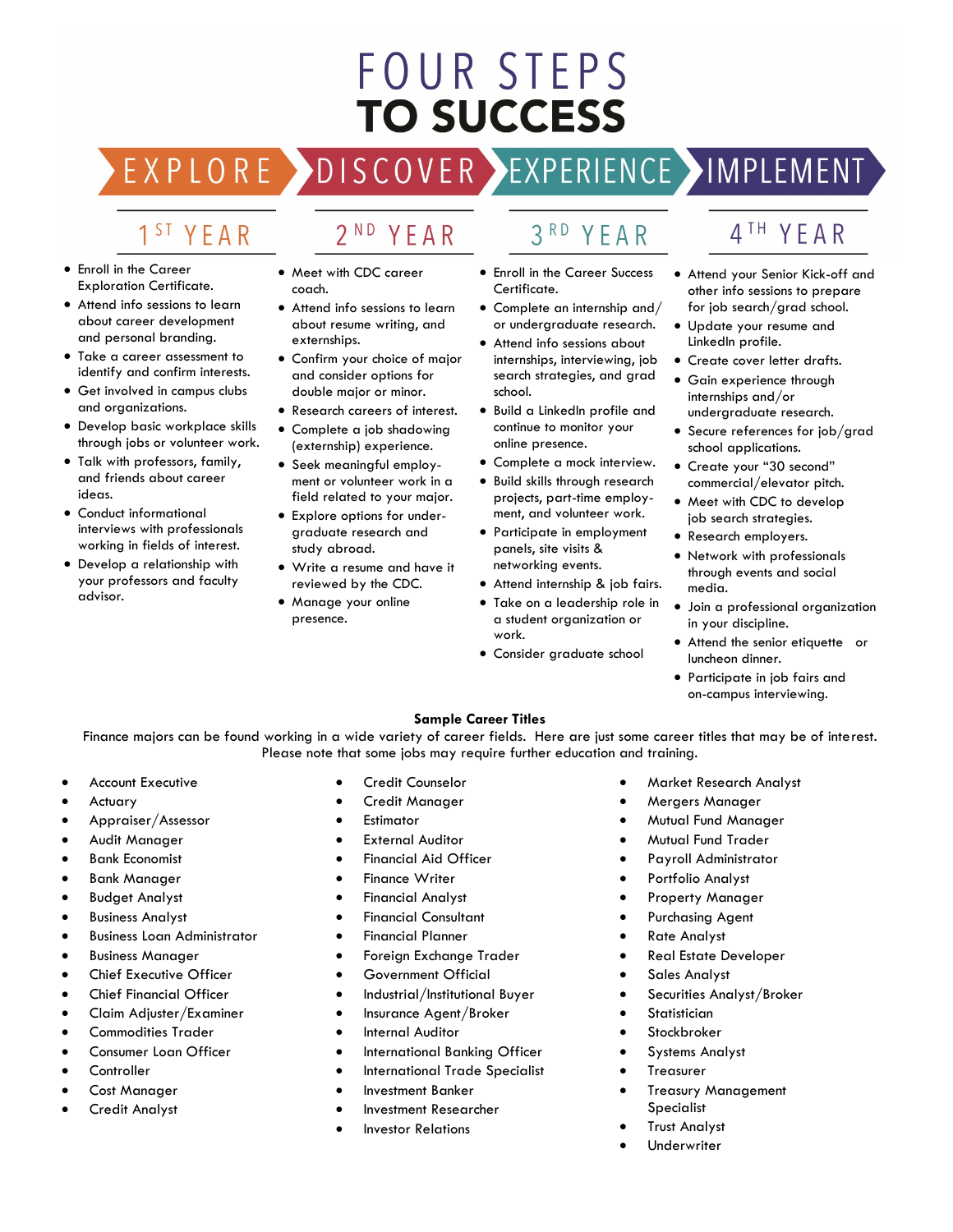#### **Common Internship Sites and Employers**

#### Finance majors often find internships and employment in the following industries:

- Banks/Financial Institutions
- Colleges/Universities
- **Corporations**
- **Credit Unions**
- Credit Rating Agencies
- Financial Planning Agencies & Firms
- Insurance Companies
- International Agencies
- Law Firms
- Military
- Mutual Fund Companies
- Non-Profit Organizations
- Publishers
- Real Estate Brokers
- Small Businesses
- State/Federal Governments

 Handshake is the primary online resource **handshake** for preparing and connecting students and alumni with employers. www.kutztown.edu/handshake

#### **Useful Websites for Finance Majors**

Whether you are researching related career fields, applying for internships or jobs, or planning to join a professional association, these websites are for you!

#### **Industry/Employment Information**

Career Bank www.careerbank.com

Careers in Finance www.careers-in-finance.com

e-Financial Careers www.efinancialcareers.com

Finance Major Tips www.financemajortips.com

Financial Job Bank www.financialjobbank.com

LinkedIn Jobs www.linkedin.com/jobs

#### **Professional Associations**

American Bankers Association www.aba.com/default.htm

American Finance Association www.afajof.org

CFA Institute www.cfainstitute.org

Financial Managers Association www.fma.org

The Risk Management Association www.rmahq.org/RMA

Financial Planning Association www.fpanet.org

Center for Financial Planning www.cfp.net

#### **Related Area Employers**

BNY Mellon Dun & Bradstreet Charles Schwab & Co. Clark Associates, Inc. East Penn Manufacturing Freedom Mortgage Fleetwood Bank Haas Financial Group Hamilton Lane Hershey Entertainment & Resorts Historic Bethlehem Museums & Sites Karr Barth Associates Kutztown University: Small Business Development Center Lehigh Valley Investment Group MassMutual Greater Philadelphia McAdam McClarren Financial Advisors, Inc. Morgan Stanley Northwestern Mutual - Eastern PA Penske PPL Electric Utilities PSECU SEI Thrivent **Travelers** Univest Vanguard Vertex Wells Fargo